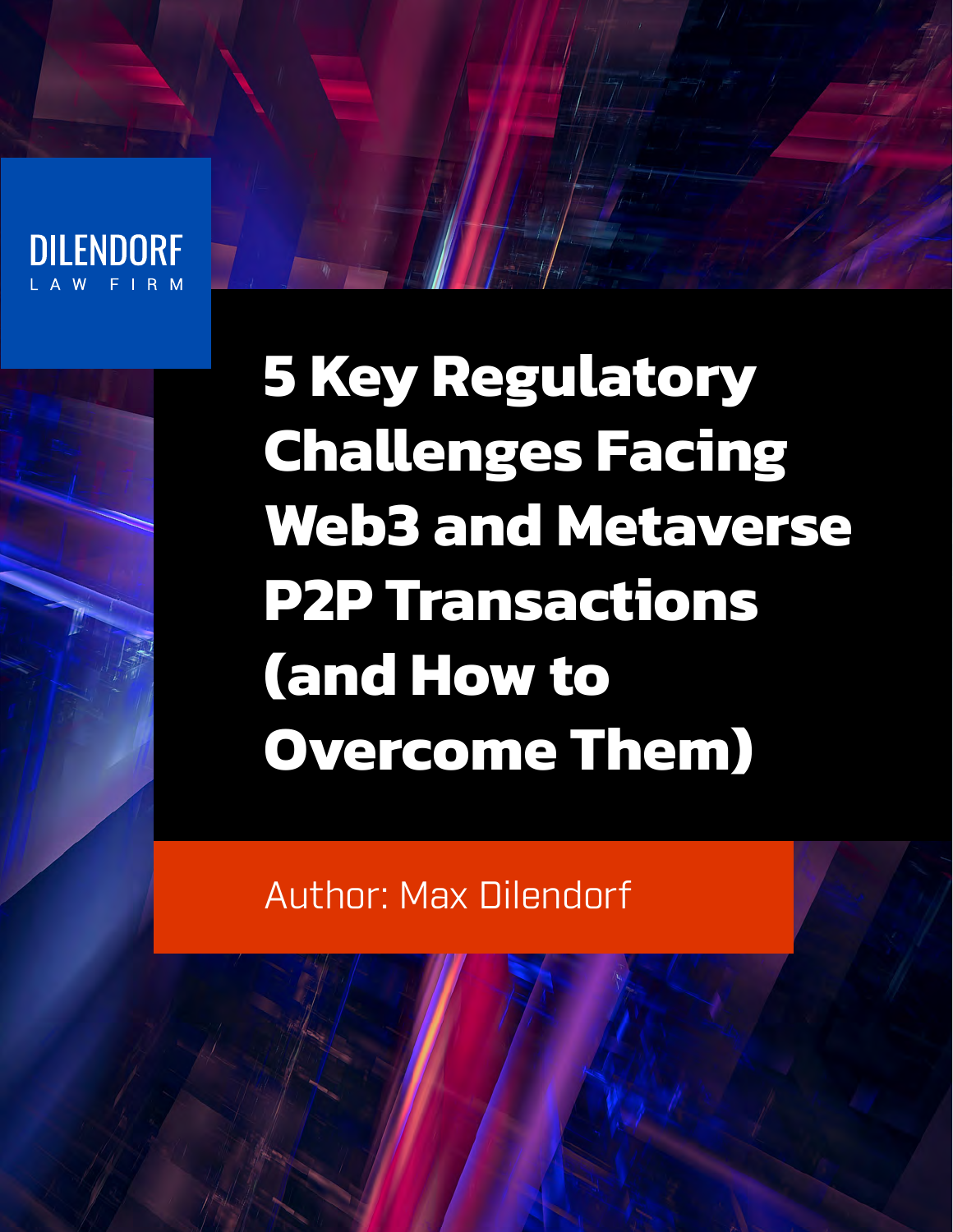## **Table Of Contents**

| 5 Key Regulatory Challenges Facing Web3 and Metaverse P2P Transactions       |
|------------------------------------------------------------------------------|
|                                                                              |
| Despite Fincen Guidance, it is Unclear at What Point an Entity Participating |
| in a Virtual Currency Scheme Would Be Deemed to be Acting as a Business      |
|                                                                              |
| The Existing Framework Fails to Provide Clear Guidelines for Transacting     |
| Individuals, Which Puts Them at Heightened Risk of Inadvertent Criminal      |
|                                                                              |
|                                                                              |
| Regulatory Authorities Attempt to Apply Traditional Legal Principals That    |
| Fail to Keep Up with Rapid Technological Developments Such as Web3 and       |
|                                                                              |
|                                                                              |
|                                                                              |
|                                                                              |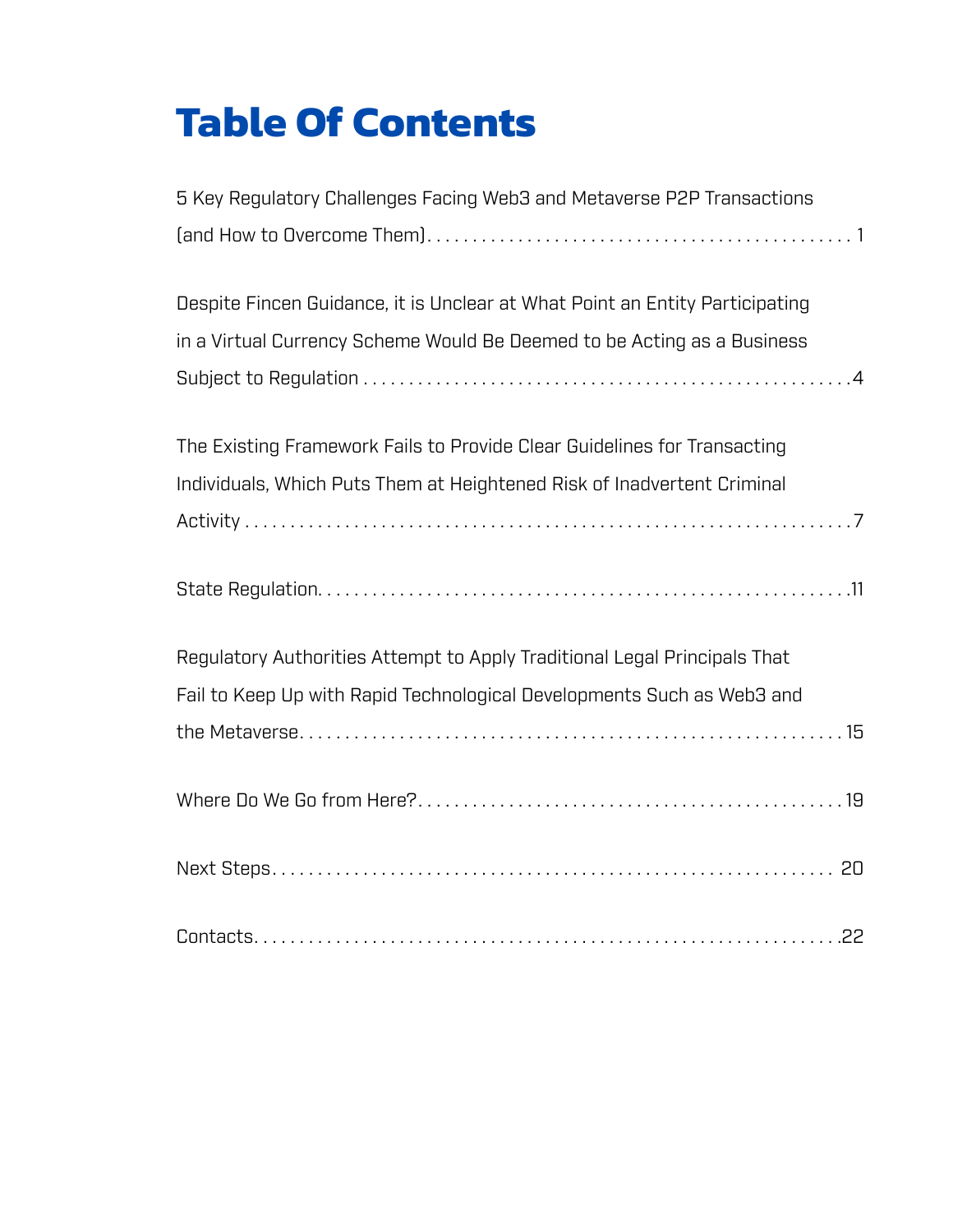## <span id="page-2-0"></span>**5 Key Regulatory Challenges Facing Web3 and Metaverse P2P Transactions (and How to Overcome Them)**

The cryptocurrency industry is both nascent and ever-evolving. a broad spectrum of developments such as the DeFi boom, the NFT craze, and the more recent Play-to-Earn (P2E) revolution have contributed to market capitalization of digital assets swelling to nearly \$1.9 trillion in April 2022.

As cryptocurrencies are gaining increased adoption among the global population, a growing number of institutional investors and businesses are joining the industry to reap its benefits. As a result, regulators all over the world are struggling to keep up with challenges facing the industry.

Specifically, Web3 and the Metaverse have triggered escalating regulatory concerns about crypto, DeFi, NFTs, and the rest of Web3. This creates a significant gap between how regulators and the public view Peer-to-Peer (P2P) transactions.

The gap then raises the question of what regulators will do about these issues and how they will create rules that allow businesses and users to engage in P2P transactions without violating federal and state laws.

In President Joe Biden's March 9 Executive Order on digital assets, he identified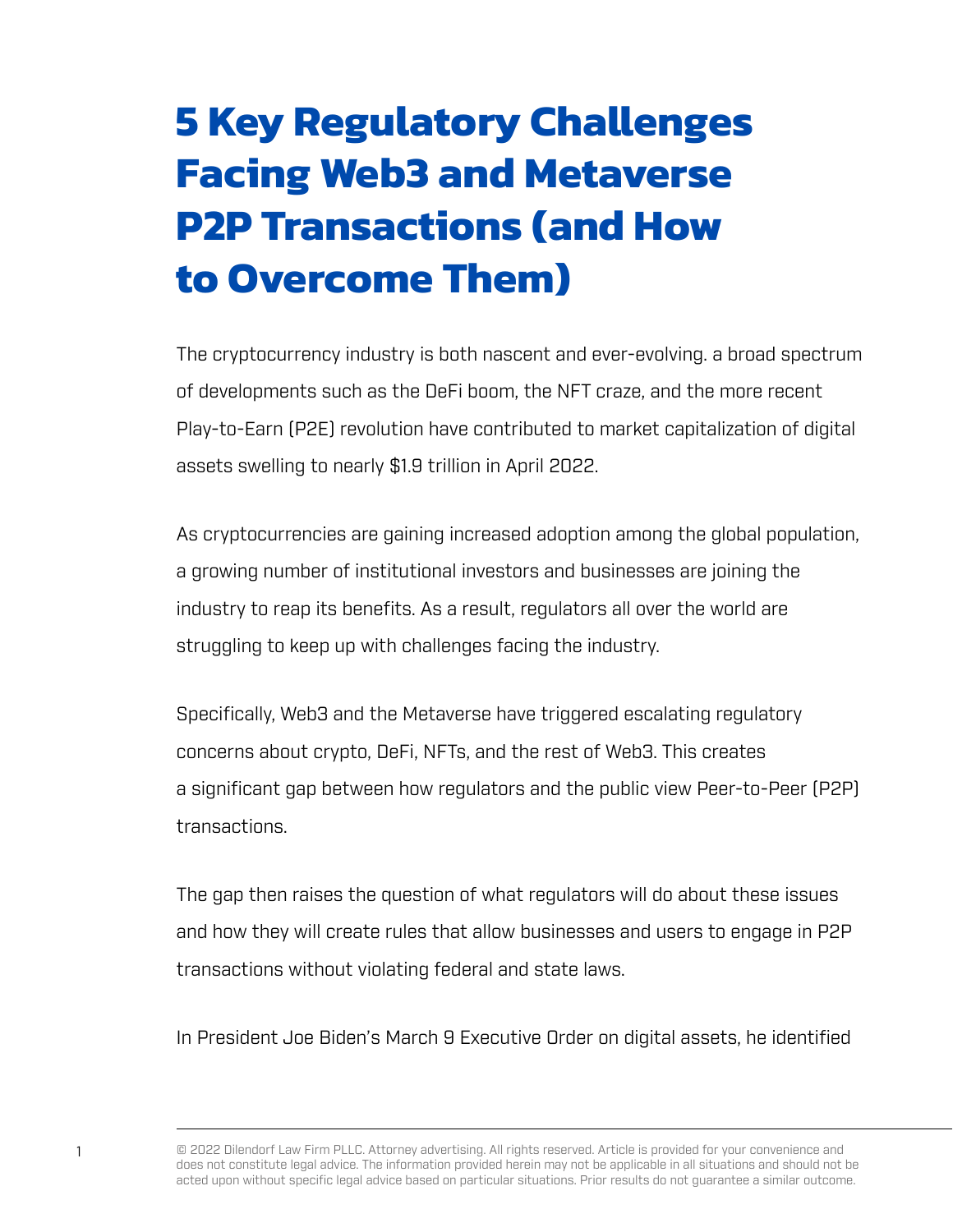areas of concern and instructed federal agencies to look more deeply into the cryptocurrency industry.

The crypto community praised the order as a critical step forward for digital assets and all of Web3; however, it remains uncertain whether authorities such as the SEC, DOJ, DHS, CTFC, and FinCEN even know what they are looking for.

In response to heightened uncertainties raised by financial institutions, law enforcement, and regulators concerning the treatment of crypto dealings, FinCEN issued the 2013 Guidance on the compliance obligations of virtual currencies under the federal Bank Secrecy Act (BSA).

The Guidance affirmed the existing regulatory framework governing virtual currencies in 2019 and advised of the threats associated with the misuse of cryptocurrency. Further, FinCEN divides participants engaged in virtual currency arrangements into three categories: users, exchangers, and administrators.

According to FinCEN, exchangers and administrators are subject to regulation and required to obtain a Money Service Businesses (MSB) license. However if classified as a user, the transactions are exempt from regulation.

Without any day trading limits on crypto transactions, it is extremely easy for anyone to inadvertently switch from an unregulated user, to an exchanger who falls within the federal purview.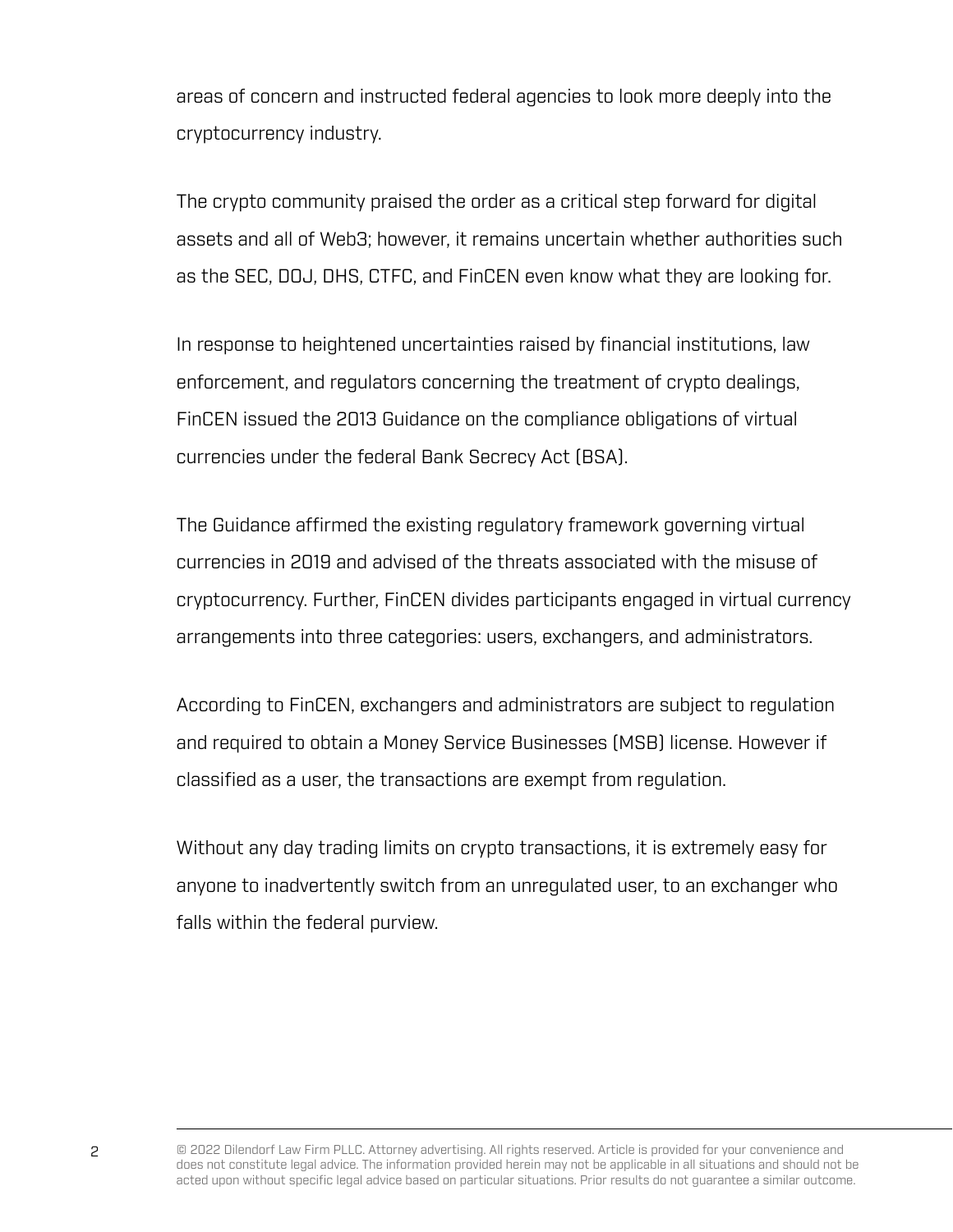# **The Existing Regulatory Framework in the U.S. Applies Inconsistent Legal Treatments of P2P Crypto Transactions Between the Federal and State Levels**

### **FEDERAL REGULATION**

Working under an existing regulatory structure that was not designed to account for products like cryptocurrencies, United States financial regulators have yielded inconsistent policies, resulting in a piecemeal regulation system.

Such a fragmented system leaves industry participants guessing how and to whom they report when transacting in cryptocurrencies. Even more alarming is that the regulators themselves have been left guessing how far their authority may extend.

The Financial Crimes Enforcement Network (FinCEN) has perhaps the strongest legal Guidance over cryptocurrency assets today.

#### **FINCEN**

In the spring of 2013, FinCEN issued Guidance on the compliance obligations of virtual currencies under the federal Bank Secrecy Act (BSA).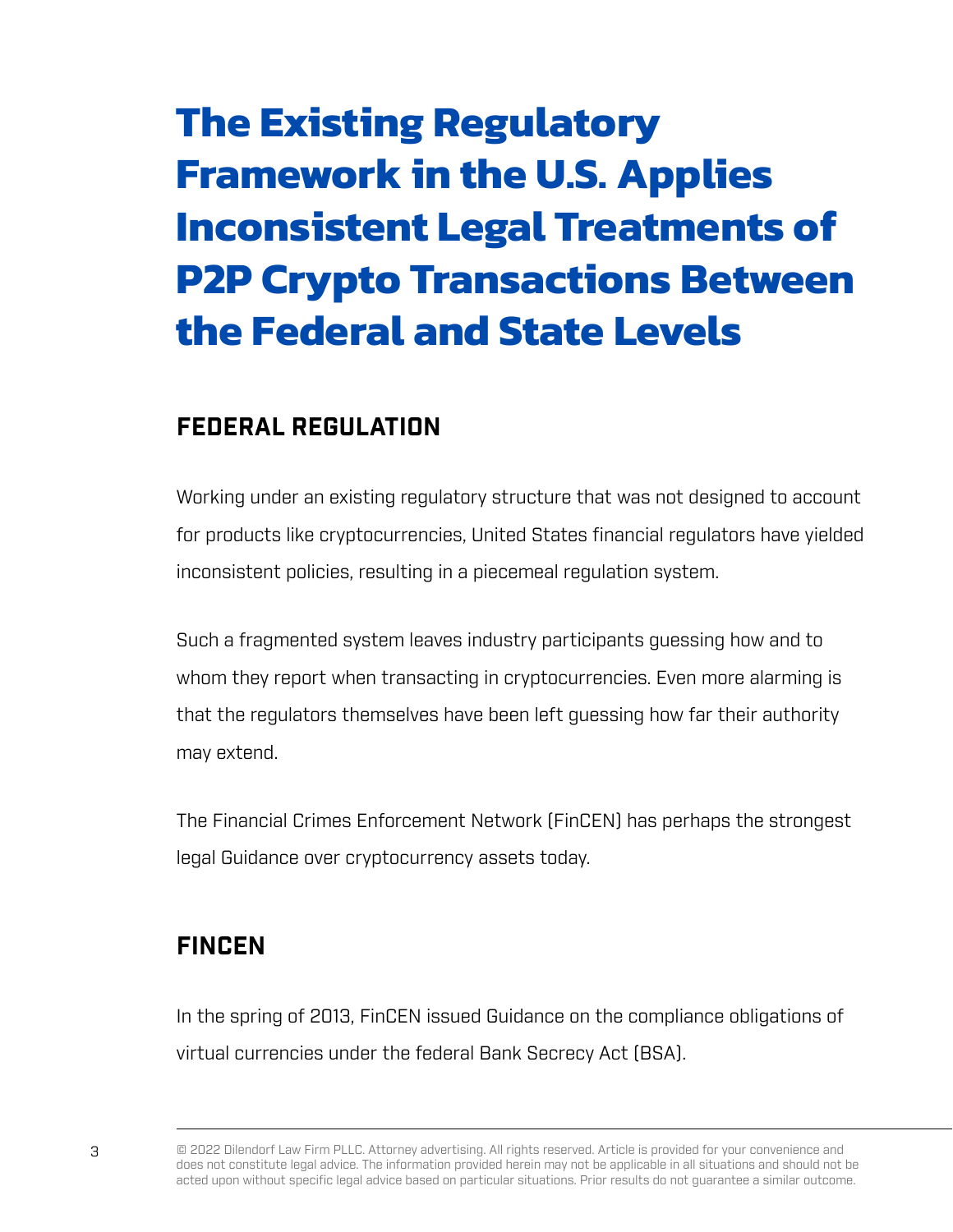<span id="page-5-0"></span>The Guidance interprets FinCEN's previously amended regulations governing money services businesses (MSBs) and attempts to clarify if and when a participant in a virtual currency scheme might be engaged in "money transmission."

If classified as a money transmitter, Person to Person (P2P) exchanges are required to comply with the BSA obligations, including registering with FinCEN as an MSB, implementing a risk-based anti-money laundering (AML) compliance program, filing suspicious activity reports (SARs) and maintaining certain records.

# **Despite Fincen Guidance, it is Unclear at What Point an Entity Participating in a Virtual Currency Scheme Would Be Deemed to be Acting as a Business Subject to Regulation**

### **A. FINCEN GUIDANCE DEFINING PARTICIPANTS ENGAGED IN VIRTUAL CURRENCY EXCHANGE**

FinCEN's Guidance addresses the requirement of certain participants in the virtual currency arena to register as MSBs. The Guidance defines three categories of participants: users, administrators, and exchangers.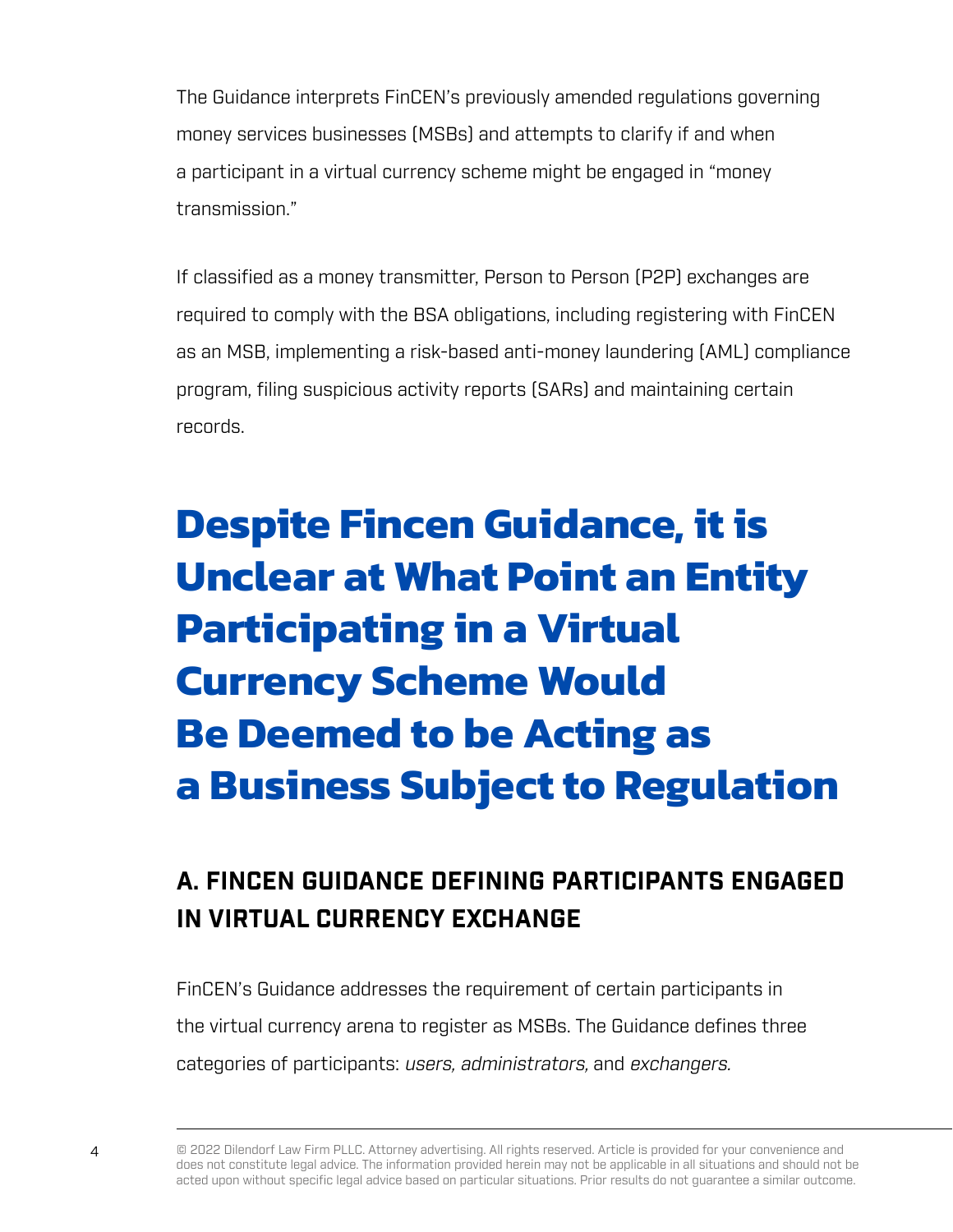#### **1. Users**

FinCEN characterizes a user as "a person that obtains virtual currency to purchase goods or services on the user's own behalf." Such activity, according to FinCEN, does not fit within the definition of the MSB.

FinCEN Guidance further clarifies that exchangers and administrators generally qualify as money transmitters under the BSA, while users do not.

#### **2. Administrators and Exchangers**

FinCEN defines an administrator as "a person engaged as a business in issuing (putting into circulation) a virtual currency, and who has the authority to redeem (to withdraw from circulation) such virtual currency."

Businesses that fall under FinCEN's definition of an administrator or exchanger must register and meet BSA obligations, unless a limitation or exemption from the definition of money transmitter applies.

FinCEN defines an exchanger as a person or entity "engaged as a business in the exchange of virtual currency for real currency, funds, or other virtual currency," and states that an exchanger who (1) accepts and transmits a convertible virtual currency; or (2) buys or sells convertible virtual currency for any reason is a money transmitter under FinCEN's regulations, unless a limitation or exemption applies.

A significant issue raised by FinCEN's definitions of participants is that it does not seem to address any trading limitations.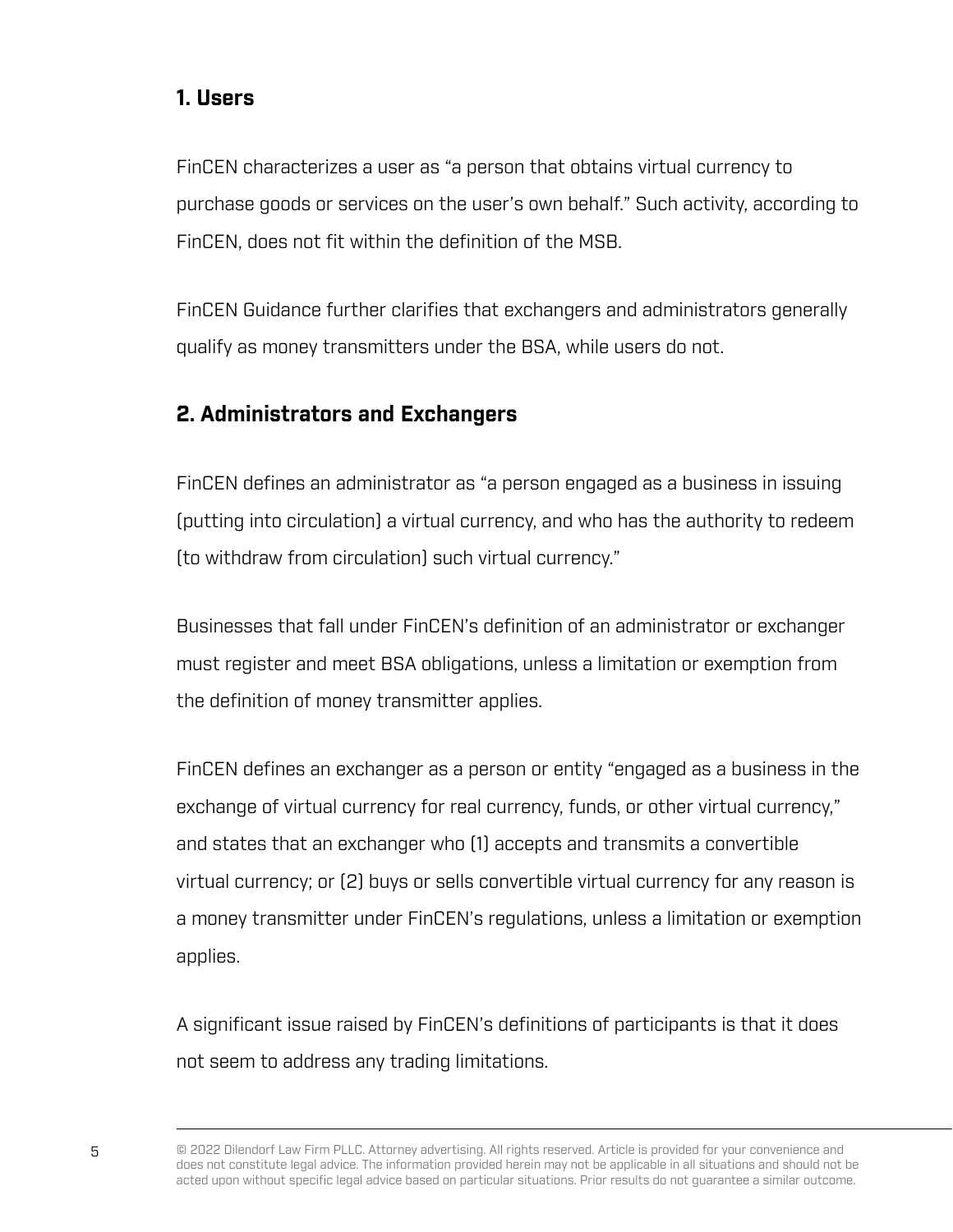For example, if someone is conducting thousands of crypto transactions per day, at what point do they switch from being a user to an exchanger subject to FinCEN regulation requirements?

Similarly, an individual that is day trading crypto would have a difficult time claiming to be conducting P2P transactions as a user and will more likely be considered an exchanger. Supposedly, this time of day trading activity is conducted as a business making money from the internet.

Another issue then arises when that individual would need to sell their crypto in order to make payments.

For example, at the point in time when the individual would need to sell their crypto to make payments, they would have to go to the bank to make a deposit. Then, a banker or compliance officer at the bank would ask what the source of my funds are. a day trader in P2P crypto transactions would have a difficult time identifying the source of funds because they do not know what/who that source could be.

This presents an additional layer of complications for P2P crypto traders who may be considered exchangers under FinCEN Guidance because if considered an exchanger, how do they cash out in a bank without an explanation as to the source of their funds?

This is an issue because while transacting as users they would not have completed any kind of KYC or AML checks; and, if they are considered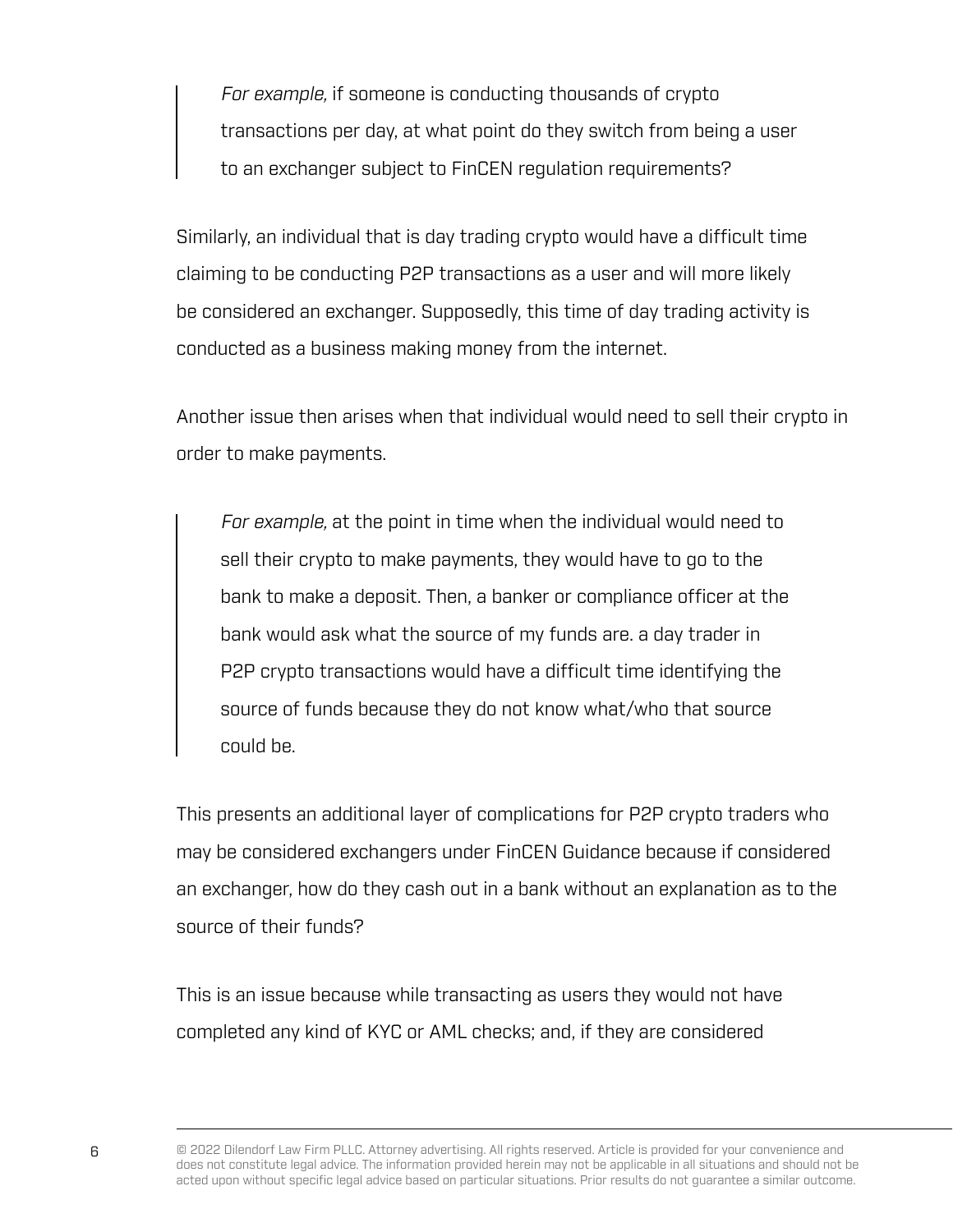<span id="page-8-0"></span>exchangers, then technically they become a regulated MSB required to conduct those checks.

Given the gaps in FinCEN's Guidance, new questions are constantly raised regarding at what point an entity participating in a virtual currency scheme would be deemed to be acting as a MSB. Until clarity is provided, it is challenging to advise P2P transactors as to when the obligation to register begins.

# **The Existing Framework Fails to Provide Clear Guidelines for Transacting Individuals, Which Puts Them at Heightened Risk of Inadvertent Criminal Activity**

There are several instances where individuals — believing they are conducting P2P transactions in good faith  $-$  fail to meet the burdensome registration requirements set out by federal agencies.

For example, in 2019, Eric Powers operated as a P2P exchanger of convertible virtual currency when he conducted over 200 transactions involving the physical transfer of more than \$10,000 in currency, yet failed to file a single CTR.<sup>1</sup>

<sup>1</sup> https://www.fincen.gov/news/news-releases/fincen-penalizes-peer-peer-virtual-currencyexchanger-violations-anti-money

<sup>7</sup> © 2022 Dilendorf Law Firm PLLC. Attorney advertising. All rights reserved. Article is provided for your convenience and does not constitute legal advice. The information provided herein may not be applicable in all situations and should not be acted upon without specific legal advice based on particular situations. Prior results do not guarantee a similar outcome.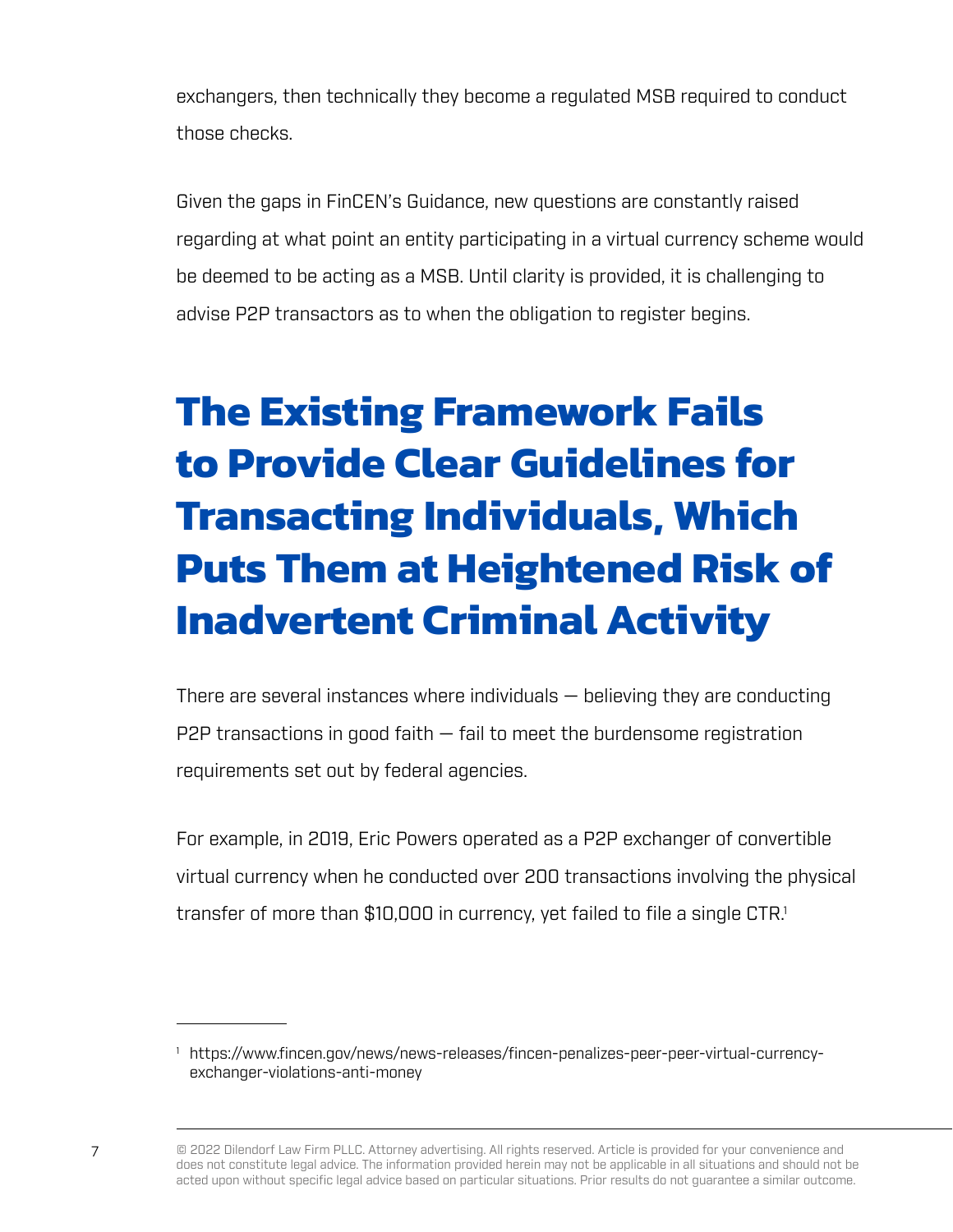Under FinCEN, Powers was considered a "money transmitter," and required to comply with the BSA obligations that apply to MSBs, including registering with FinCEN; developing, implementing, and maintaining an effective AML program; filing Suspicious Activity Reports (SARs) and Currency Transaction Reports (CTRs); and maintaining certain records.

FinCEN director, Kenneth A. Blanco stated that "obligations under the BSA apply to money transmitters regardless of their size" and that FinCEN "will take enforcement action based on what we have publicly stated since our March 2013 Guidance — that exchangers of convertible virtual currency, such as Mr. Powers, are money transmitters and must register as MSBs."

While the purpose of such enforcement is aimed to protect the U.S. financial system and avoid national security risks, the current Guidance does not allow for an adequate cryptocurrency payment system.

### **Lack of Regulatory Framework Results in First Ever Digital Asset Insider Trading Case**

On June 1, federal prosecutors announced the first-ever digital asset insider trading case, accusing a former NFT marketplace employee of using confidential information to purchase NFTs before they would be featured on the homepage and quickly increase in value. 2

Nathanial Chastain, a former product engineer for the largest NFT marketplace,

<sup>2</sup> https://www.justice.gov/usao-sdny/pr/former-employee-nft-marketplace-charged-first-everdigital-asset-insider-trading-scheme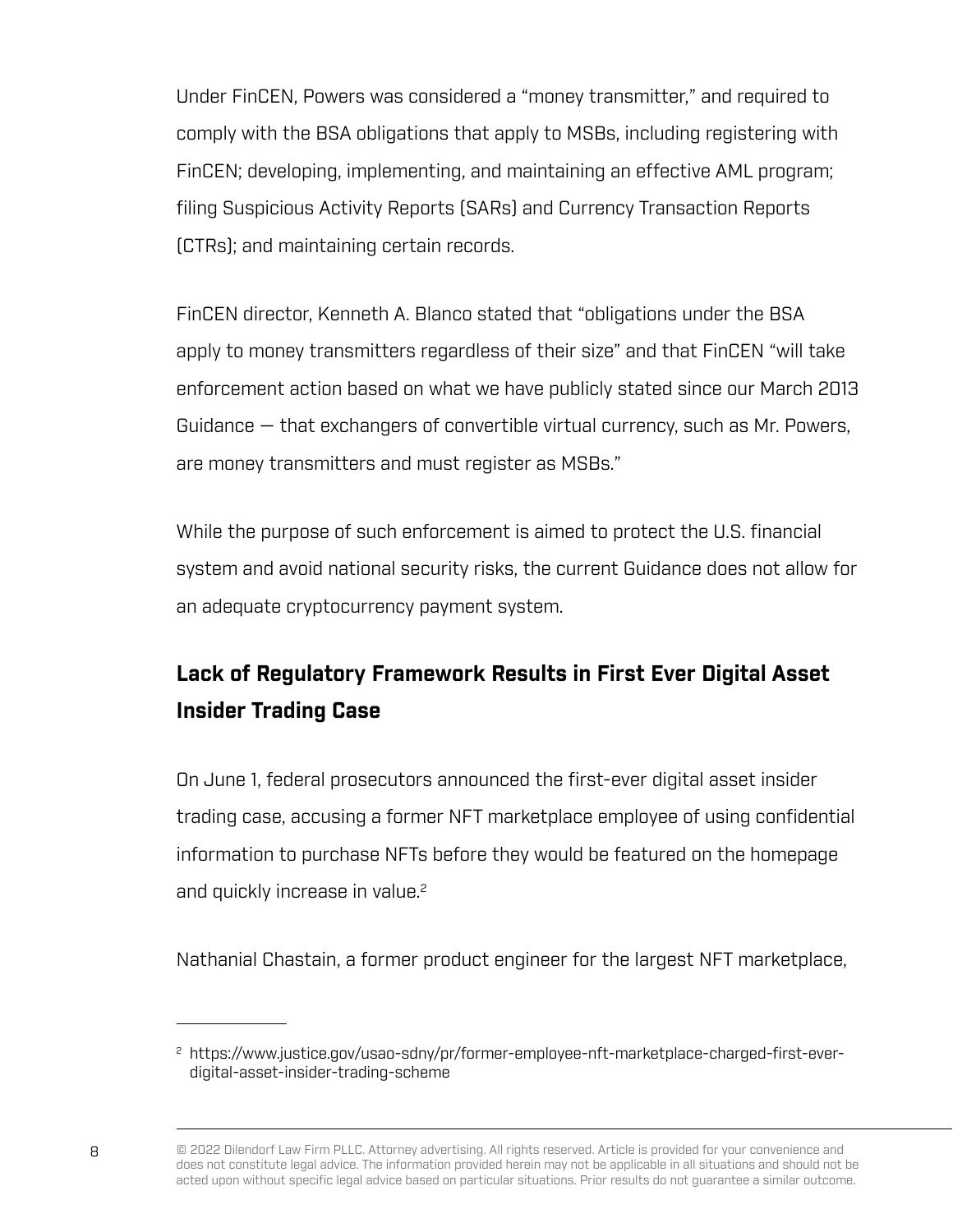OpenSea, was arrested and charged with wire fraud and money laundering. The charges arose out of Chastain's anonymous purchasing of about 45 NFTs shortly before they were featured on OpenSea's homepage and selling them between two and five times their initial purchase value.<sup>3</sup>

The U.S. Attorney for the Southern District of New York stated "NFTs might be new, but this type of criminal scheme is not… today's charges demonstrate the commitment of this Office to stamping out insider trading — whether it occurs on the stock market or the blockchain."

At just 31 years old, Chastain is facing one count of wire fraud and one count of money laundering, amounting to a maximum sentence of 40 years. Such sentencing seems extreme when there is no concrete regulatory framework for crypto traders to adhere to.

Without clear definitions, rules, and policies surrounding crypto transactions, individuals who may inadvertently fall short of what little regulation exists will be charged to the same degree as those who intentionally use crypto for criminal activity.

Perhaps a first step for regulators to provide adequate definitions is to say that NFTs are securities and that securities regulations do apply to these products, including prohibitions on any kind of insider trading activities.

<sup>&</sup>lt;sup>3</sup> See Nathanial Chastain Sealed Indictment, https://www.justice.gov/usao-sdny/press-release/ file/1509701/download

<sup>9</sup> © 2022 Dilendorf Law Firm PLLC. Attorney advertising. All rights reserved. Article is provided for your convenience and does not constitute legal advice. The information provided herein may not be applicable in all situations and should not be acted upon without specific legal advice based on particular situations. Prior results do not guarantee a similar outcome.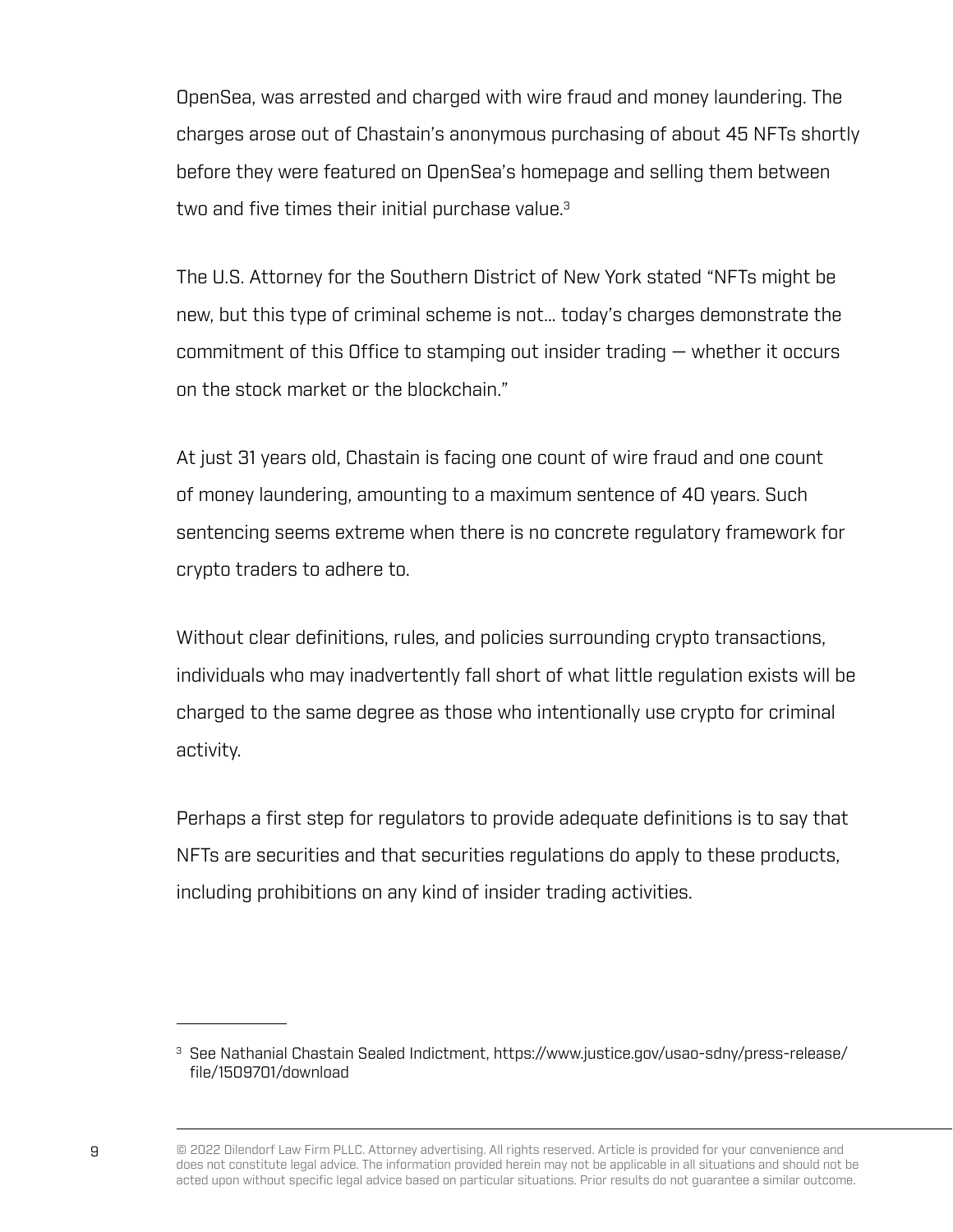### **OTHER FEDERAL REGULATION AGENCIES' PERSPECTIVES ON P2P TRANSACTIONS**

#### **US Department of Justice (DOJ)**

The Department of Justice published a cryptocurrency enforcement framework, which stated that:

[person] seeking to buy or sell cryptocurrency other than through registered or licensed exchanges and financial institutions frequently turn to networks of individuals commonly referred to as peer-to-peer ("P2P") exchangers or traders.

As individuals who facilitate transfers of value for the public, including the buying and selling of cryptocurrency, P2P exchangers are considered MSBs [Money Service Businesses] and are subject to FinCEN record keeping and reporting requirements." 4

#### **US Department of Homeland Security**

Homeland Securities Investigations stated:

 "Peer to Peer (P2P) exchangers of currency, including virtual currencies, are considered money transmitters under federal law and are required to register and comply with federal anti-money

<sup>4</sup> See Cryptocurrency: An Enforcement Framework, Attorney General's Cyber-Digital Task Force, (Oct. 8, 2020) (hereinafter "Enforcement Framework")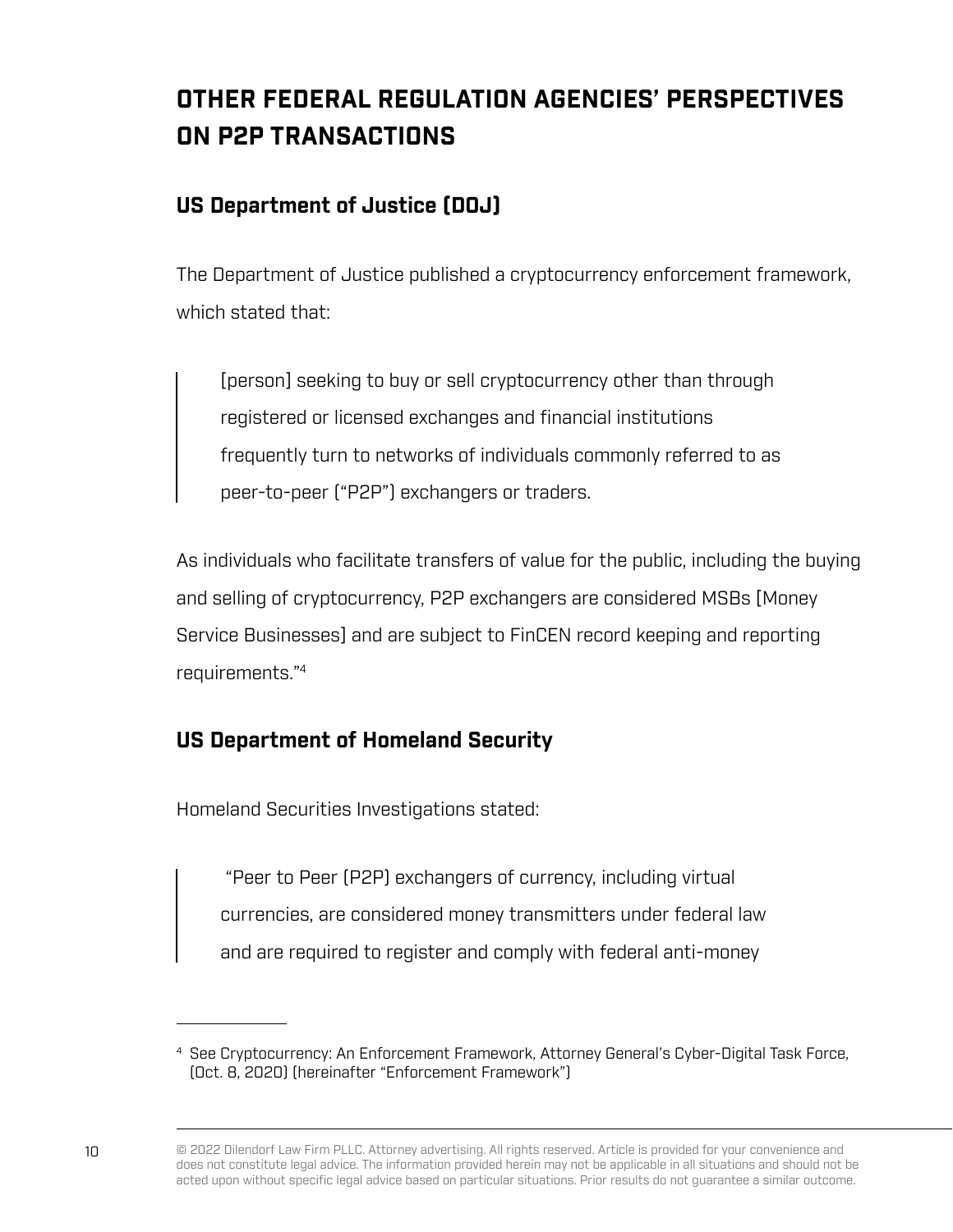<span id="page-12-0"></span>laundering regulations if they do substantial business in the U.S. Currency exchangers must also register with the government as a money services business.

HSI targets illicit P2P exchangers for money laundering and money services business violations…P2P investigations identify exchangers (both registered and unregistered) who have violated 18 U.S.C. § 1960."5

In addition to these federal agencies claiming jurisdiction, a handful of state regulators and legislatures have begun efforts to institute their own regulation on the crypto markets. The various legal treatments of cryptocurrency have sparked much debate as to how to properly define crypto assets.

For the purposes of regulation, federal agencies have cast their net over a portion of the crypto market by defining cryptocurrencies as something within their purview: crypto is a security per the SEC, a commodity per the CFTC, currency per FinCEN, or property per the IRS.

## **State Regulation**

In addition to federal regulators, P2P transactions in cryptocurrency face entirely different legal treatment under state regulation.

The disparities between the federal and state legal treatment of P2P

<sup>5</sup> See The Cornerstone Report: "Safeguarding America Through Financial Investigations", ICE Homeland Security Investigations, Volume XIII No. 2, (2017).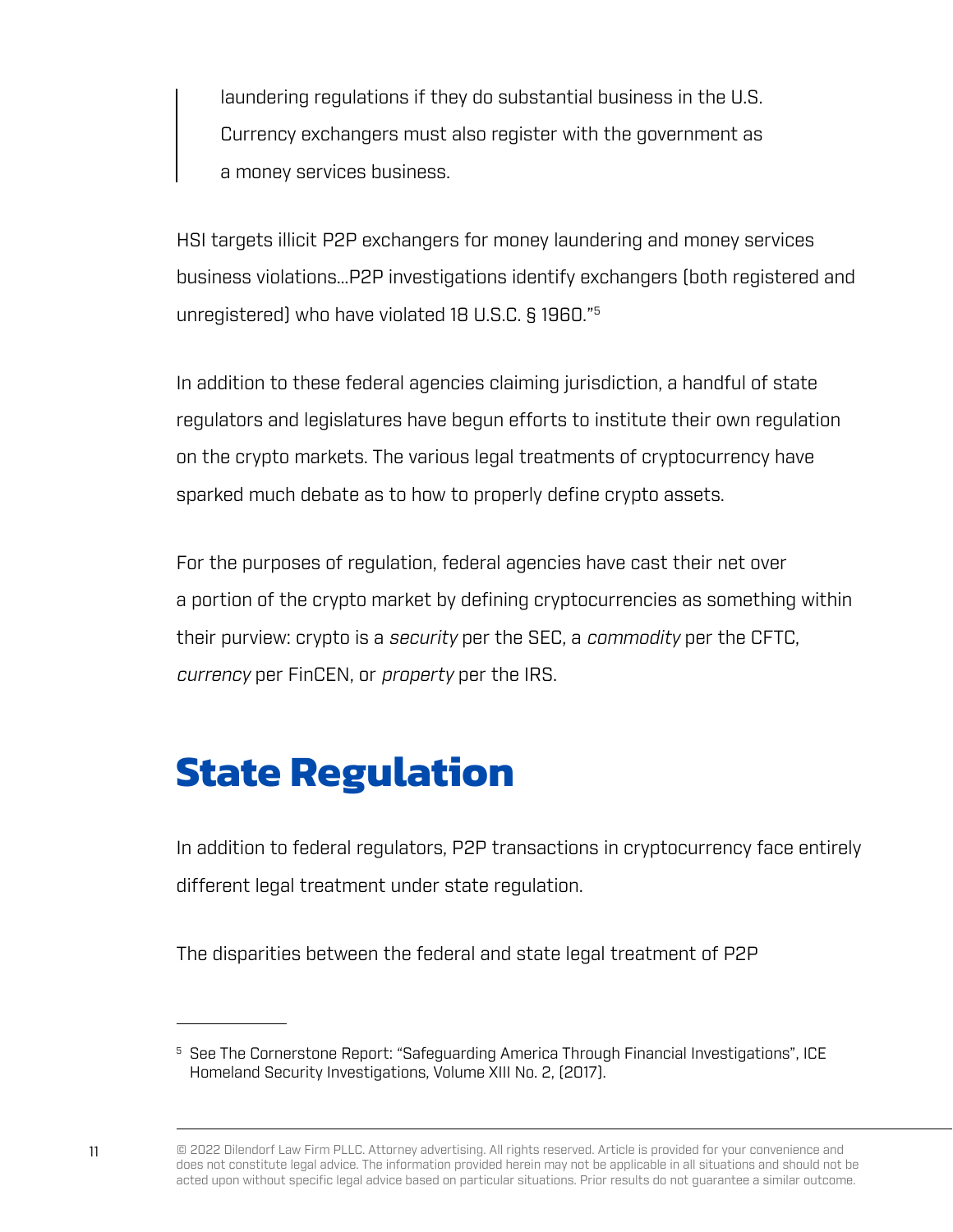transactions in cryptocurrency create a significant gap between how individuals and regulators view this type of transaction.

For instance, states like New Hampshire, Montana, and Wyoming have introduced laws to effectively exclude cryptocurrency transactions from state MTL laws, affording individuals more freedom to transact freely.

Conversely, Alabama, Connecticut, Georgia, North Carolina, Vermont, and Washington have all implemented burdensome compliance laws that explicitly require individuals to obtain a MTL in order to engage in P2P exchanges. 6

### **LICENSING REGIMES — INTRODUCTION OF THE "BITLICENSE"**

Notably, in 2014, New York became the first state to adopt a cryptocurrency licensing regime, referred to as the "BitLicense", that applies to any "Virtual Currency Business Activity."7

The extensive application procedure and broad inclusion of businesses subject to this regulation has, effectively, made it a regulatory failure — NYDFS has only

<sup>&</sup>lt;sup>6</sup> Jennifer L. Moffitt, The Fifty U.S. States and Cryptocurrency Regulations, COIN ATM RADAR (July 27, 2018), https://coinatmradar.com/blog/the-fifty-u-s-states-and-cryptocurrencyregulations.

<sup>7</sup> See N.Y. Comp. Codes R. & Regs. tit. 23. § 200.3(a) (2015). This system, administered by the New York Department of Financial Services (NYDFS), requires a non-refundable application fee of \$5,000; consent to state examination; posting of a surety bond in an amount determined on a case-by-case basis; providing various disclosures and financial information; and establishing AML practices, cybersecurity policies, and business continuity and disaster recovery programs.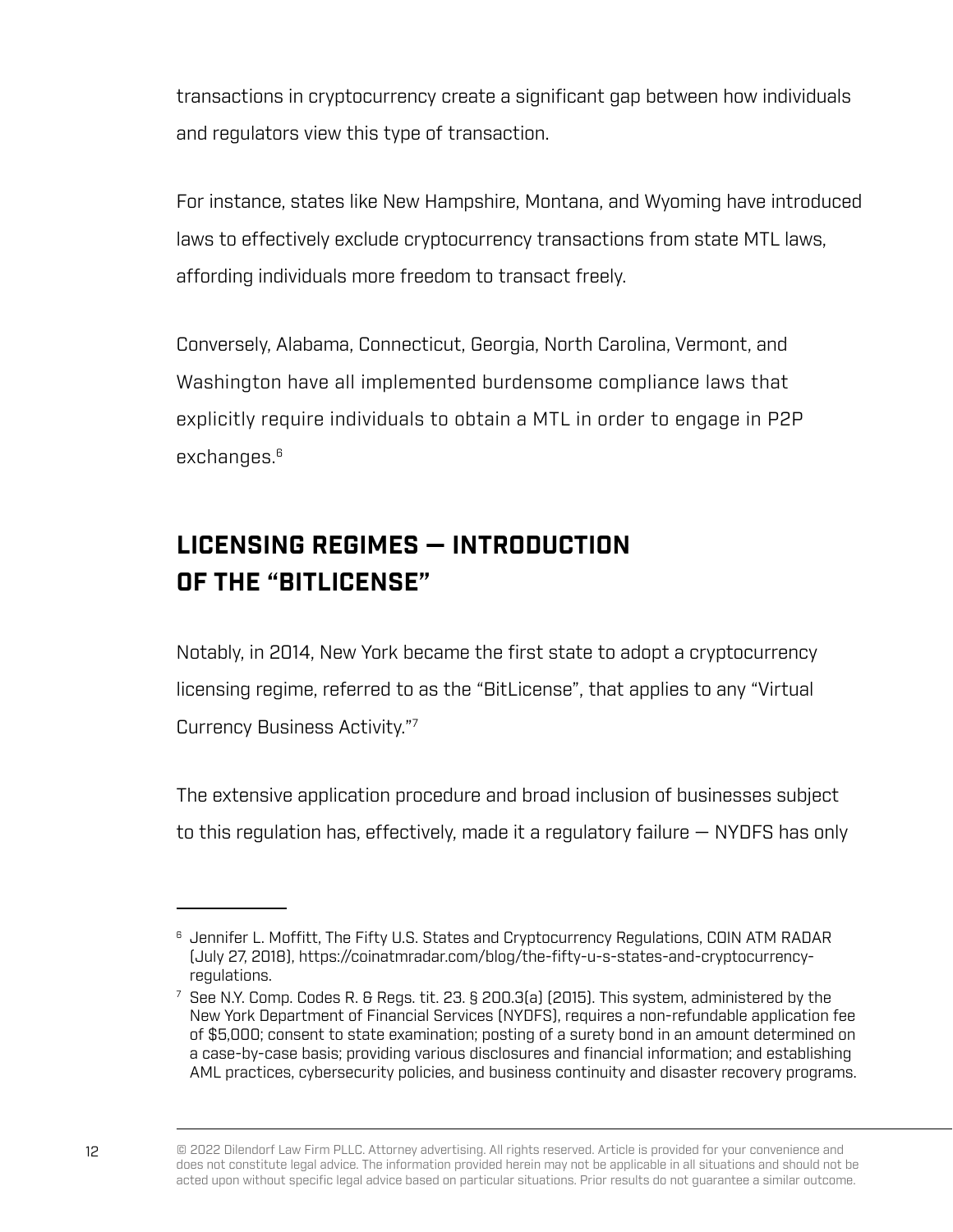approved 16 BitLicenses as of January 2019, despite the vast number of firms and exchanges to which the law applies to. 8

In a recent Florida lawsuit, State v. Espinoza, state regulators have litigated with an individual who is charged with selling bitcoin for cash in transactions the state claims should be considered money transmissions. 9

The facts demonstrate that Mr. Espinoza exchanged or attempted to exchange cash for Bitcoin on the street on four separate occasions. This conduct fell outside of the FinCEN definition of a user.

The Third District Court of Appeals in Florida held that these two-party transactions were sufficient to consider Mr. Espinoza a money transmitter.<sup>10</sup> The court denied that the definition of "money transmitter" covers only third-party transactions, based on the plain language of §560.103(23) of the Florida Code. 11

On May 12, 2022, Florida's MSB laws were amended to address "virtual currency" transactions. 12 The Bill sets forth that a MTL is only required for persons acting as intermediaries between two parties if the intermediary has the unilateral

<sup>&</sup>lt;sup>8</sup> BitLicenses are required of anyone engaging in the following: virtual currency transmission; storing, holding, or maintaining custody or control of virtual currency on behalf of others; buying and selling virtual currency as a customer business; performing exchange services as a customer business; or controlling, administering, or issuing a virtual currency. N.Y. Comp. Codes R. & Regs. tit. 23. § 200.2(q) (2015).

<sup>&</sup>lt;sup>9</sup> See State v. Espinoza, 264 So. 3d 1055 (Fla. Dist. Ct. App. 2019).

 $h$ l aa $2$ <sup> $0$ t</sup>

<sup>11</sup> Fla. Stat. §560.103(23).

<sup>&</sup>lt;sup>12</sup> Carl Fornaris et. al., Florida Gov. Signs Bill that Defines 'Virtual Currency' and Eases Licensing Restrictions on Certain Virtual Currency Transactions in the State, 12 NAT'L L. REV. 157 (2022), https://www.natlawreview.com/article/florida-gov-signs-bill-defines-virtual-currency-andeases-licensing-restrictions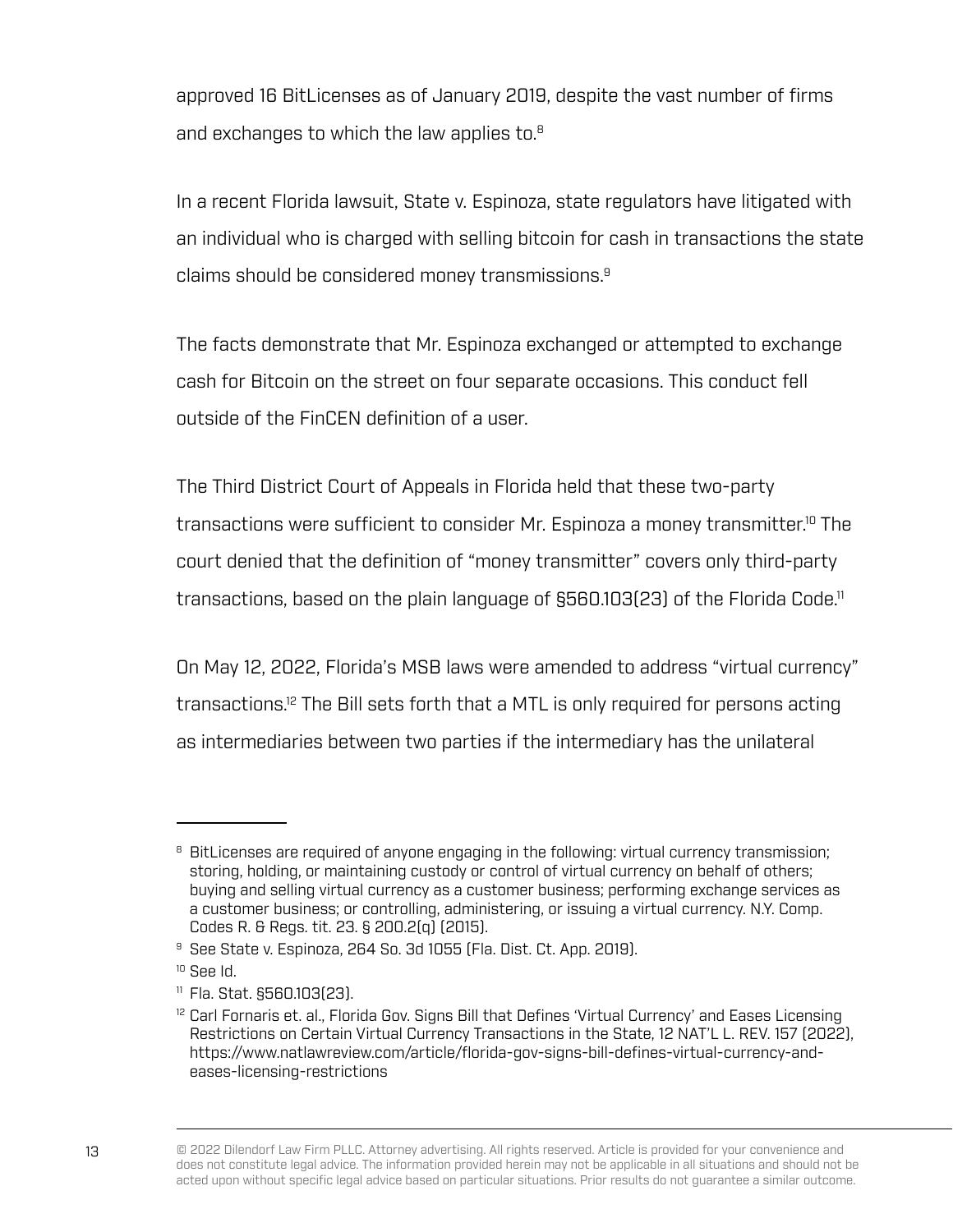ability to execute or prevent a transaction. Persons involved in a P2P, bilateral transaction are not subject to licensing requirements.

Under the amended laws, FL no longer requires MSB licensing for persons acting as financial intermediaries in connection with virtual currency transactions.

#### **NO LICENSING REQUIREMENTS**

While states such as New York require MTLs for certain P2P transmissions of virtual currencies, other states do not have such requirements. Texas, for example, does not require MTLs for virtual currency transmissions because its Money Services Act does not view virtual currencies as being "money" or having "money value."13

In Texas's view, virtual currencies do not "entitle its owner to anything and creates no duties or obligations in a person who gives, sells, or transfers it. There is no entity that must honor the value of a cryptocurrency or exchange any given unit of a cryptocurrency for sovereign currency."<sup>14</sup>

The bottom line is this: as a money transmitter, you must analyze the law of every state in which you do business to determine whether you need an MTL. Even if you are not required to obtain an MTL on a state-level, you will likely be required to obtain one at a federal level by establishing adequate AML/CFT controls.

<sup>13</sup> See Tex. Fin. Code Ann. §151.301(b)(3).

<sup>&</sup>lt;sup>14</sup> Memorandum from the Tex. Dep't. of Banking to All Virtual Currency Cos. Operating or Desiring to Operate in Tex. (April 1, 2019) (on file with author).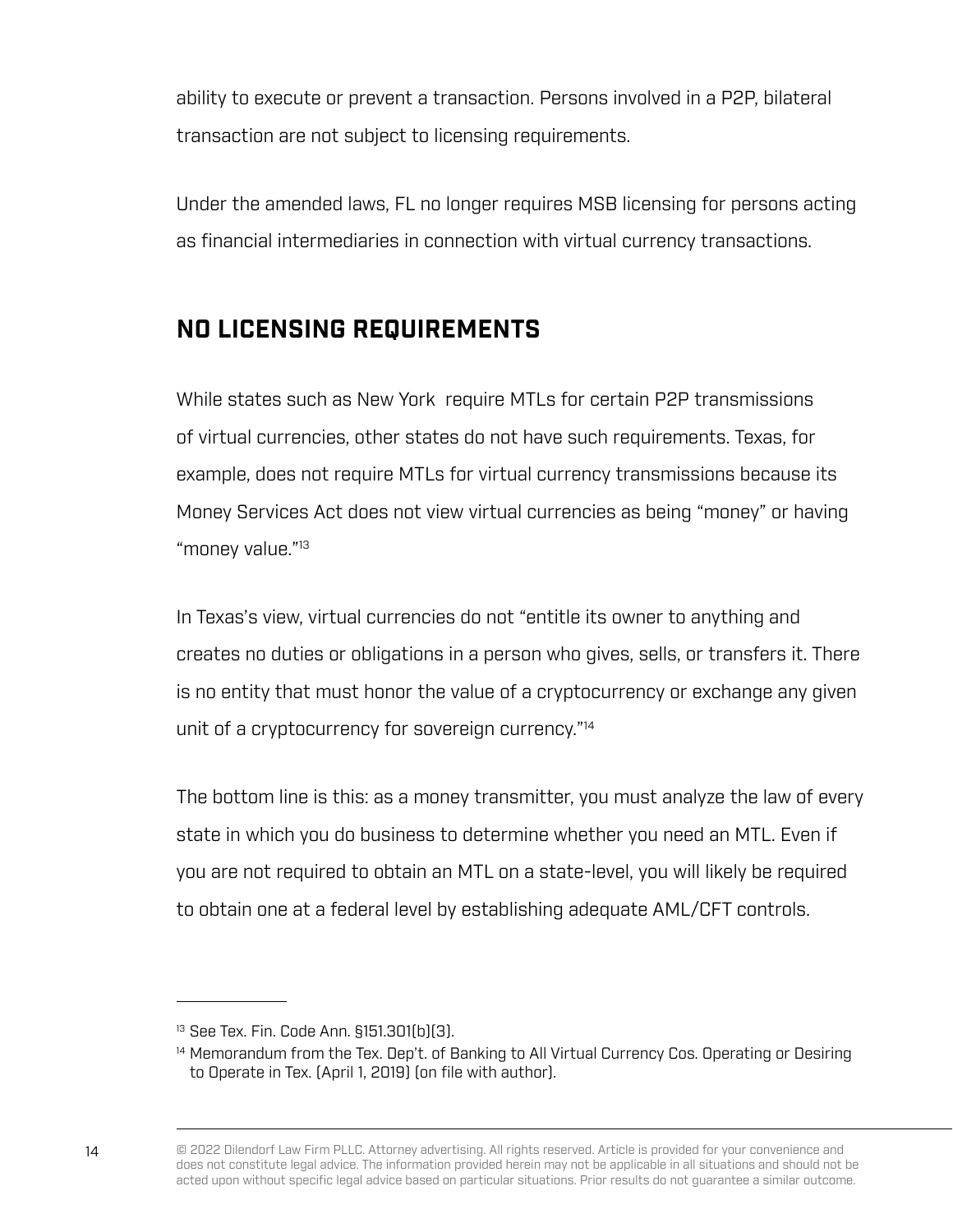<span id="page-16-0"></span>These are but a few of the examples of the chaos currently pervading the state-level regulation of cryptocurrency. As of now, states have yet to succeed in enforcing their own rules upon crypto markets, despite their best efforts to do so.

# **Regulatory Authorities Attempt to Apply Traditional Legal Principals That Fail to Keep Up with Rapid Technological Developments Such as Web3 and the Metaverse**

With the rise of Web3 comes Metaverses composed of technologies and business models including: virtual worlds, Blockchains and NFTs, games, virtual currencies, and user-generated content (UGC).

Many multi-billion dollar companies have announced their metaverse strategies. For example, Microsoft made acquisitions that "will provide building blocks for the metaverse."

Major clothing brands launched NFTs as part of their digital wearables play in the metaverse. McDonald's, Epic Games, and many others have all made significant strides towards metaverse integration or development.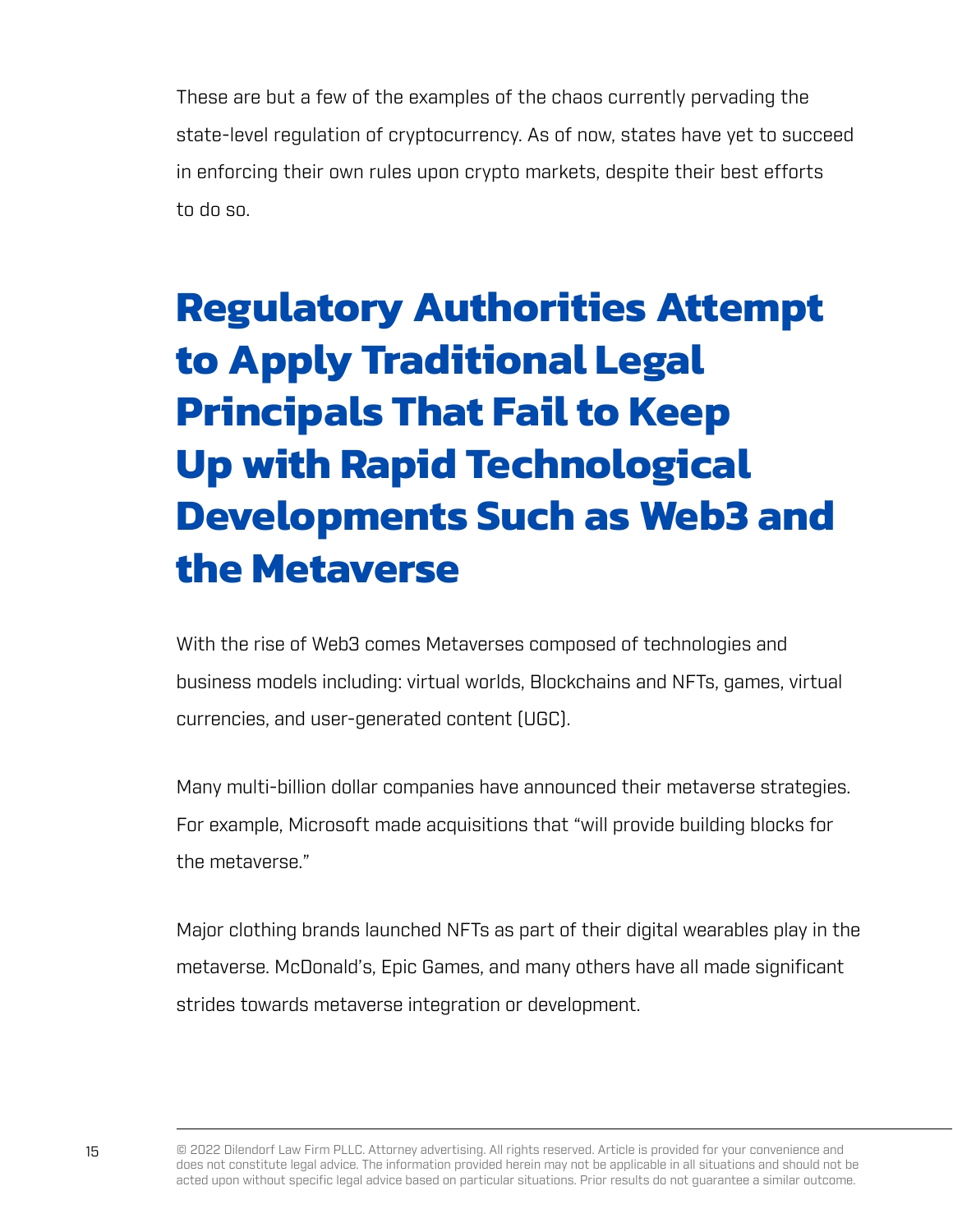Large multinational companies such as YouTube are actively hiring metaverse engineers. There are and will be many uses for the metaverse including for business, governments, social interaction, and entertainment.

#### **REGULATORY CONCERNS BROUGHT BY WEB3**

The operation of Web3 and the Metaverse raises a host of legal issues regarding governance, privacy, and virtual transactions.

The Metaverse uses cryptocurrencies and tokens, which may be subject to regulatory regimes such as the  $SEC -$  which is struggling to appropriately apply securities laws to cryptocurrencies and tokens.

One SEC commissioner recently stated that securities laws might apply to certain NFT projects, particularly "NFT projects that offer fractionalization or entitle the holder to a revenue stream."

In addition to securities laws, P2P transactions that include the issuance, trading, exchange, lending and other activities concerning in-world currencies may trigger certain regulatory action  $-$  such as those concerning banking, money transmission and other financial activities.

To be viable as a place to live and conduct business transactions, the metaverse will need real-world controls to protect users from abuse, fraud and loss. Regulation of such a new technological development takes time to evolve; hence the lack of supervision over Web3 and the Metaverse.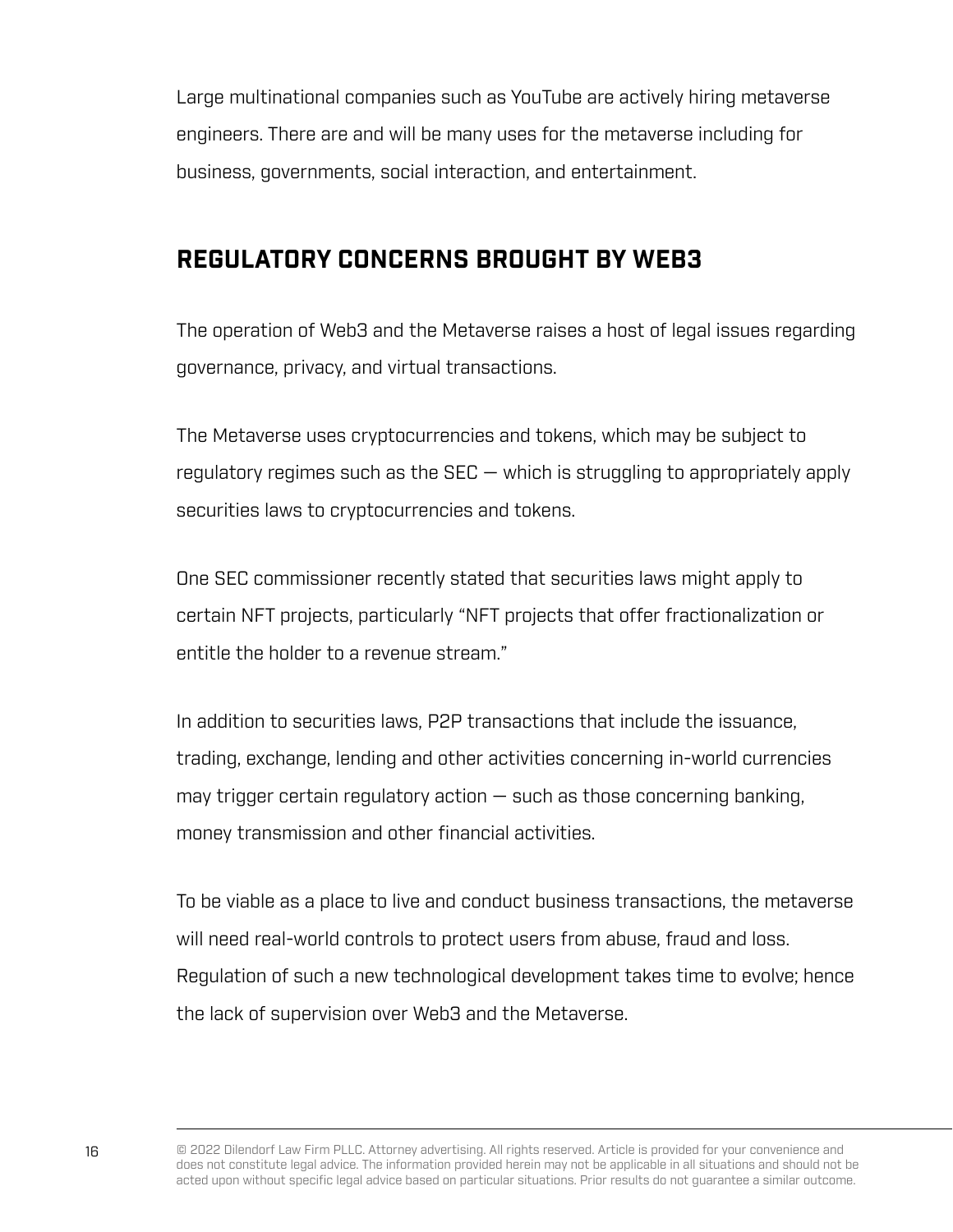The existing regulatory framework surrounding P2P cryptocurrency transactions has not convinced people that regulation of Web3 is inevitable or even feasible. 15 There are already more than 160 companies operating in the Metaverse, with many more certain to follow. In theory, any of these individual operators could exist indefinitely outside of a regulatory framework.

Despite the attempt to secure networks and protect users against financial fraud, the current regulatory framework contradicts the whole ethos of the Metaverse. If you can be anyone you want to be in a virtual world, you might not have to reveal your true identity, which is not necessarily compatible with regulation.

The longer society goes on without clear guidance and rules, the government's ability to regulate blockchain and cryptocurrency markets responsibly will continue to grow weaker. The use of digital assets on Web3 or over the Metaverse poses a significant danger to both users and the greater national security, and regulators must determine methods to increase oversight of P2P transactions involving these apps.

<sup>15</sup> https://www.forbes.com/sites/martinboyd/2022/05/16/regulating-the-metaverse-can-wegovern-the-ungovernable/?sh=6e7ea6d81961

<sup>17</sup> **Draw EXT ATT CONTA CONTA CONTA ATTER IN A VIT A** LIGHT OF 2022 Dilendorf Law Firm PLLC. Attorney advertising. All rights reserved. Article is provided for your convenience and does not constitute legal advice. The information provided herein may not be applicable in all situations and should not be acted upon without specific legal advice based on particular situations. Prior results do not guarantee a similar outcome.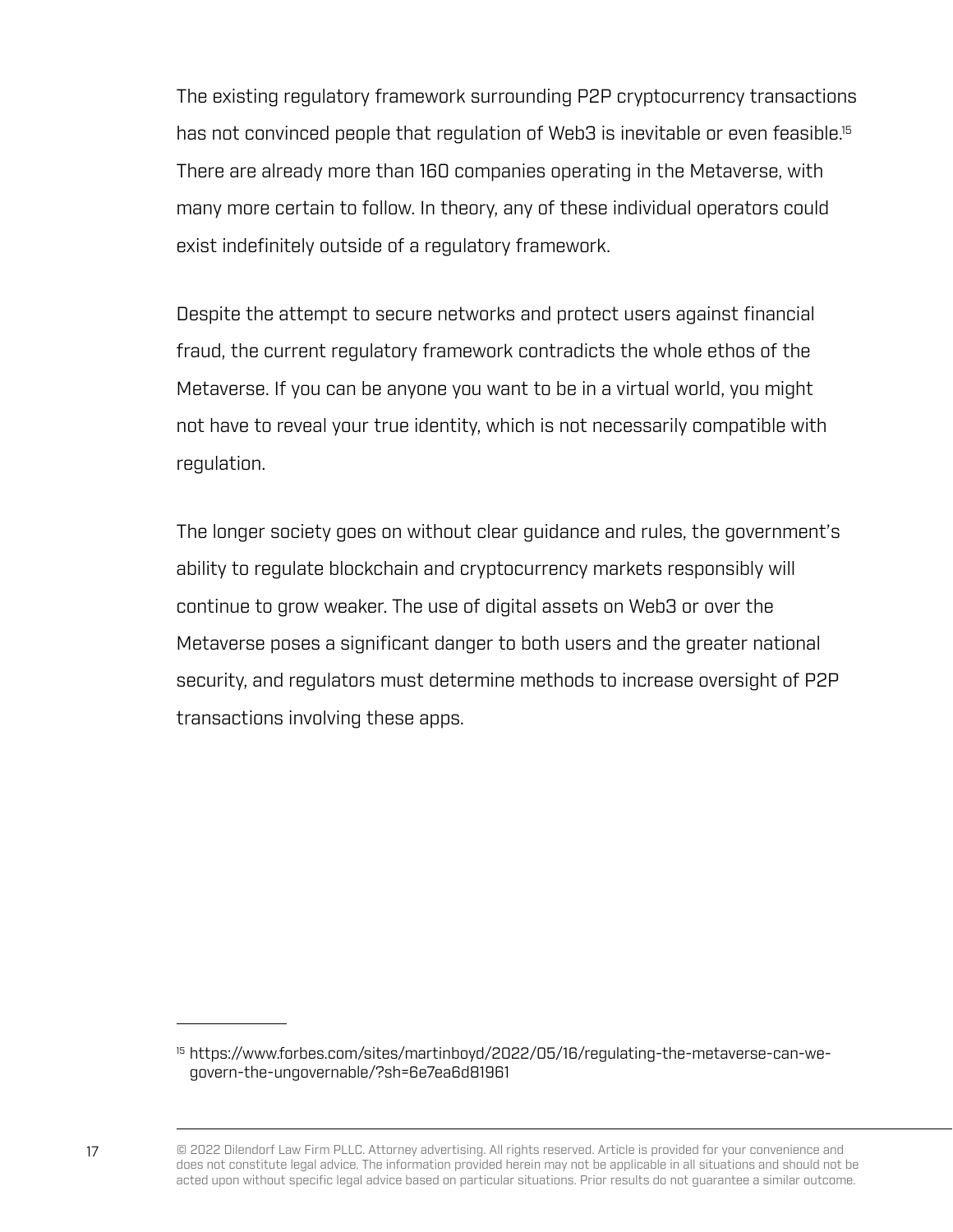# **President Biden's Executive Order on Digital Assets Calls upon Federal Agencies That are Not Equipped to Navigate the Thorny Prosecution and Enforcement Issues Presented by Digital Asset Transactions**

On March 9, President Joe Biden signed an executive order on government oversight of digital assets and cryptocurrency that urges the Federal Reserve to explore whether the central bank should jump in and create its own digital currency.

"While many activities involving digital assets are within the scope of existing domestic laws and regulations, an area where the United States has been a global leader, the growing development and adoption of digital assets and related innovations, as well as inconsistent controls to defend against certain key risks, necessitate an evolution and alignment of the United States Government approach to digital assets,"<sup>16</sup> according to the executive order.

<sup>&</sup>lt;sup>16</sup> "Executive Order on Ensuring Responsible Development of Digital Assets", White House Briefing Room (March 9, 2022), whitehouse.gov/briefing-room/presidential-actions/2022/03/09/ executive-order-on-ensuring-responsible-development-of-digital-assets.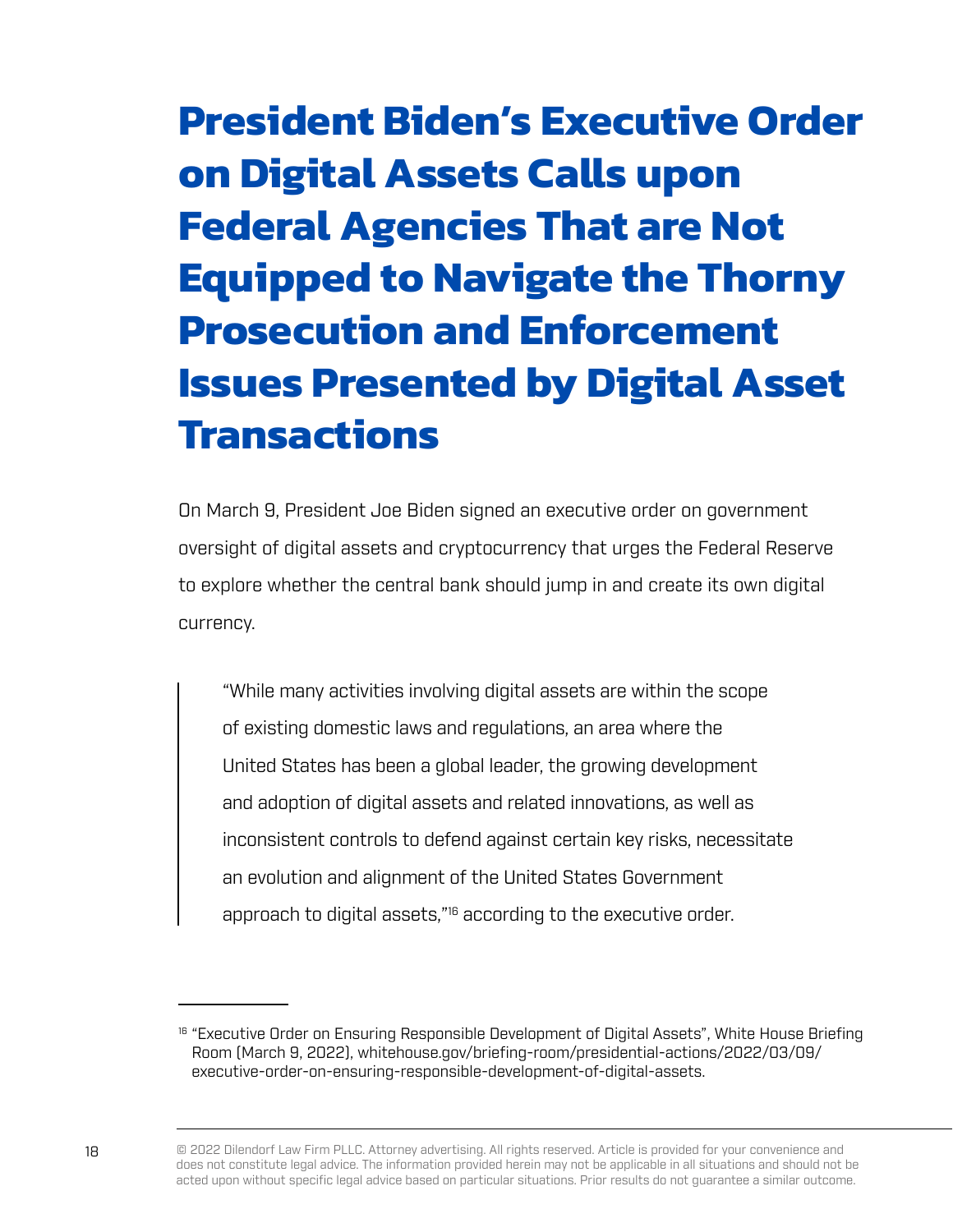<span id="page-20-0"></span>The detailed, 13-page executive order lays out a national policy for digital assets across six key priorities: (1) consumer and investor protection; (2) financial stability; (3) illicit finance; (4) U.S. leadership in the global financial system and economic competitiveness; (5) financial inclusion; and (6) responsible innovation.

The order compels regulators to ensure sufficient oversight and safeguard against any financial risks posed by digital assets. Finally, it explores the idea of a U.S. Central Bank Digital Currency (CBDC) by placing urgency on research and development.

The order also attempts to strike a balance between encouraging innovation while addressing the need to regulate potential risks to consumers and the broader financial system; however, the President calls upon individuals who are not equipped to navigate the thorny prosecution and enforcement issues presented by digital asset transactions.

### **Where Do We Go from Here?**

The modern legal treatment of cryptocurrency is in gridlock in identifying ways to resolve challenges pertaining to P2P transactions. As a result, little action has been taken to grapple with these complex regulatory issues.

Perhaps, a massive regulatory overhaul of the current piecemeal system is needed in the United States to adequately regulate cryptocurrencies. This might look something like federal agencies establishing consistent definitions of cryptocurrencies for a better payment system without leading individuals down a path of burdensome fines or criminal prosecution.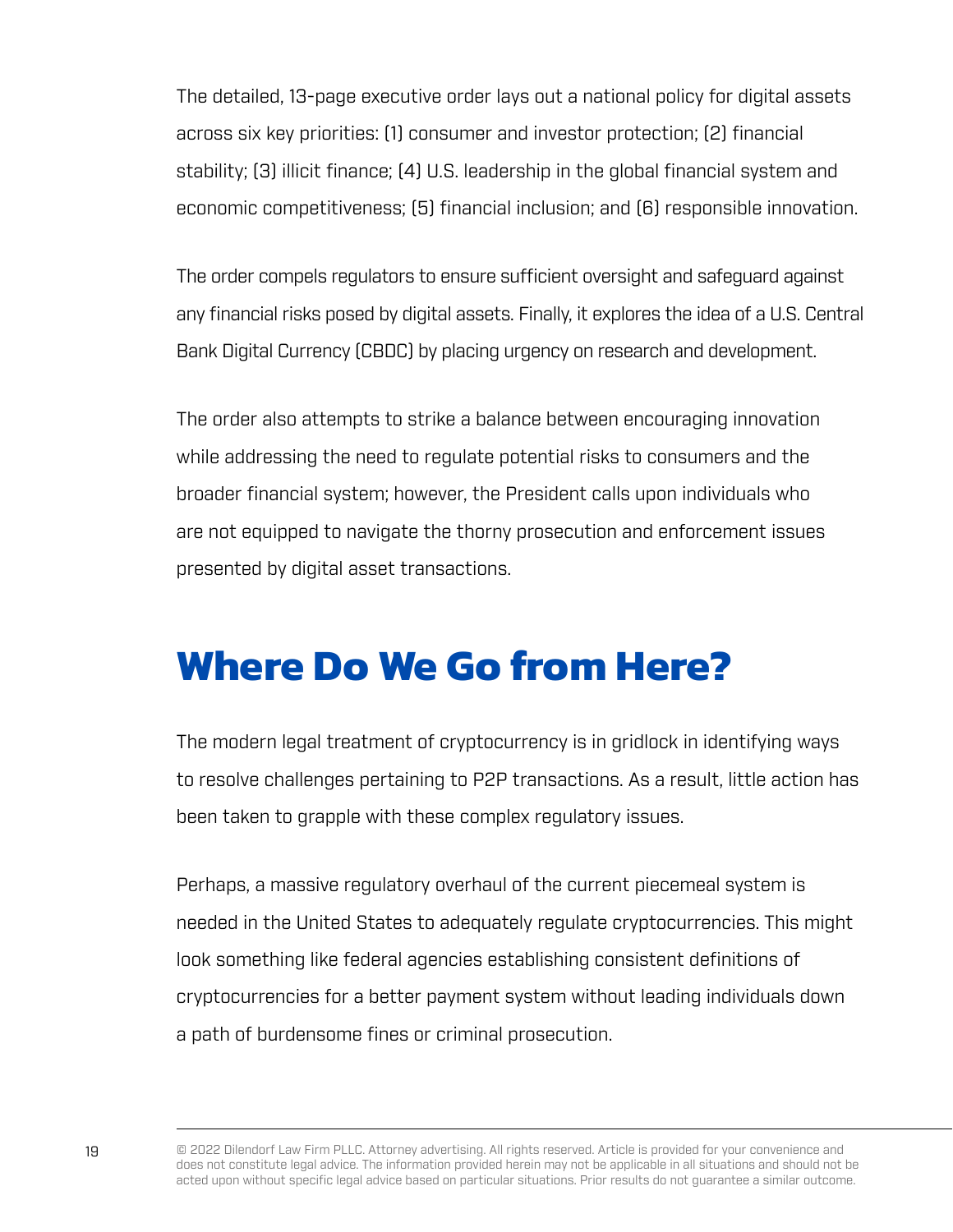<span id="page-21-0"></span>Or, on a smaller scale, the best possible "right now" solution may be rooted in the fundamental understanding of crypto-assets and P2P transactions. In which case, authorities are faced with a simple task: to educate themselves.

### **Next Steps**

Today, regulatory agencies have begun drafting a plan to provide greater clarity on whether certain activities related to crypto-assets conducted by banking organizations are legally permissible.

The plan begins on the staff level where agencies have identified a number of areas where additional public clarity is necessary:

- Crypto-asset safekeeping and traditional custody services.
- **Ancillary custody services.**
- Facilitation of customer purchases and sales of crypto-assets.
- **Loans collateralized by crypto-assets.**
- **ISSUANCE And distribution of Stableoins.**
- Activities involving the holding of crypto-assets on balance sheet.

The framework takes the same approach as proposed throughout this article: that is, for regulators to stay informed and adequately regulate P2P transactions.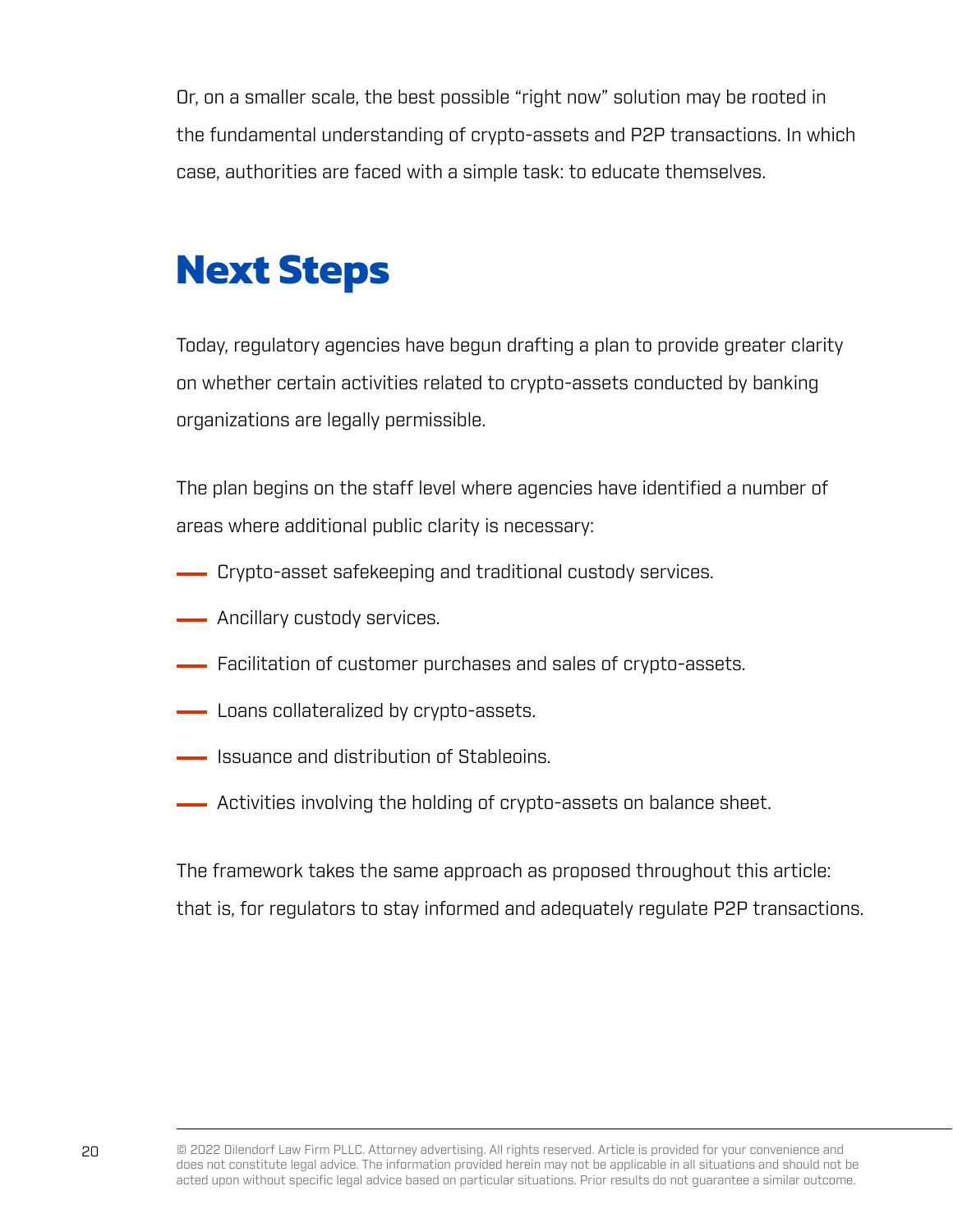The ongoing monitoring of crypto developments (Web3) will inevitably raise other issues as the market continues to evolve; and so, these regulatory agencies will need to stay vigilant in educating themselves and taking initiatives to collaborate with other relevant authorities who wish to address issues arising from P2P crypto transactions.